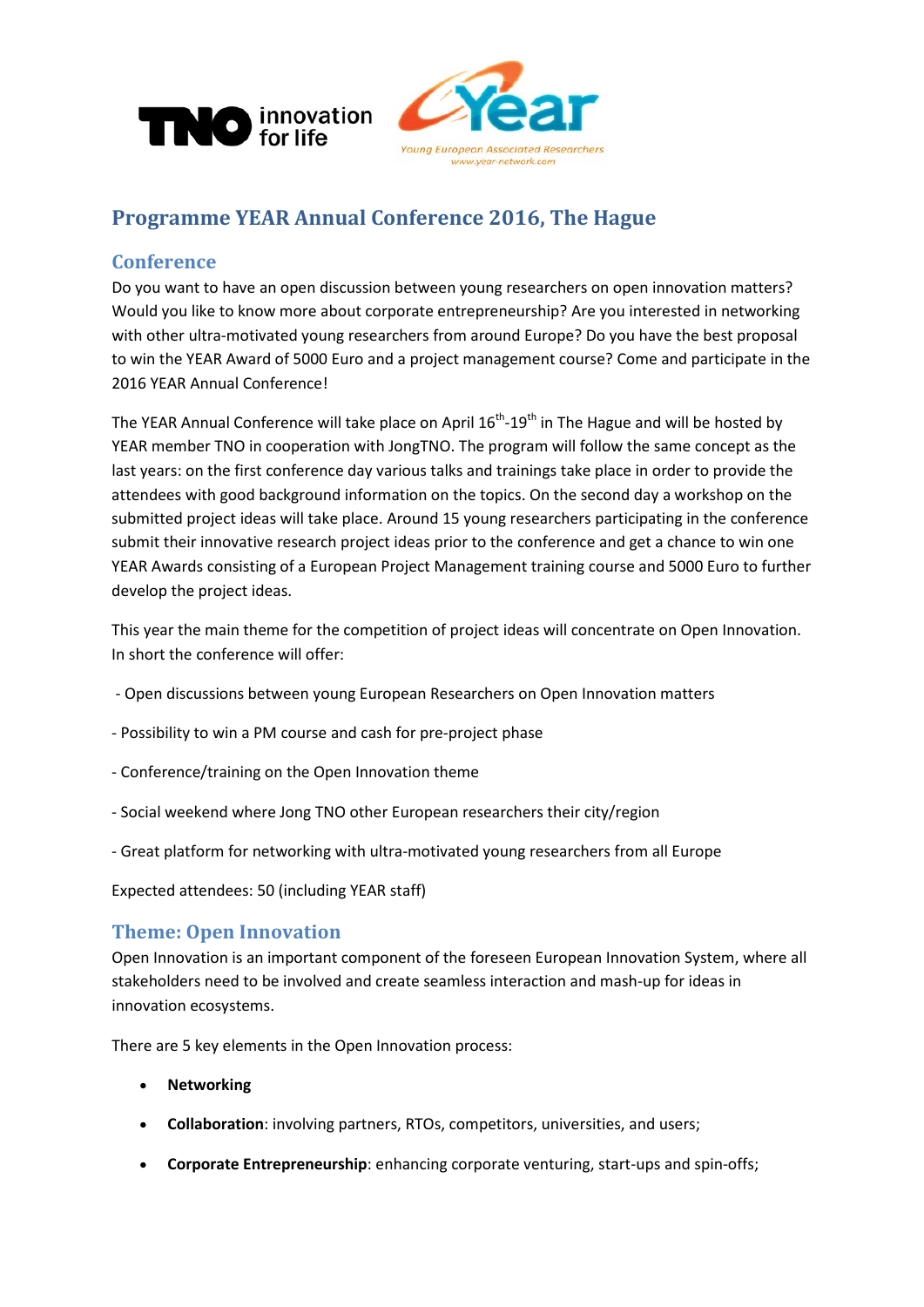

- **Proactive Intellectual Property Management**: creating new markets for technology;
- **Research and Development (R&D)**: achieving competitive advantages in the market.

| DAY 1 18 APRIL: Introduction to Open |                                             |
|--------------------------------------|---------------------------------------------|
| <b>Innovation</b>                    |                                             |
|                                      | <b>Registration and Coffee</b>              |
| $08:30 - 09:00$                      |                                             |
| $09:00 - 09:30$                      | Welcome and introduction to YEAR -(YEAR     |
|                                      | Chairman)                                   |
|                                      |                                             |
| $09:30 - 10:00$                      | Keynote 1 Paul de Krom, CEO TNO             |
| $10:00 - 10:30$                      | Keynote 2 Key person of EC Open             |
|                                      | <b>Innovation Strategy and Policy Group</b> |
|                                      | (OISPG) (DG Research and Innovation, EC)    |
|                                      |                                             |
| $10:30 - 11:00$                      | Coffee break                                |
| $11:00 - 12:15$                      | Seminar 1 - Collaborative Entrepreneurship  |
|                                      | and open innovation: validation of ideas    |
|                                      | (from idea to market)                       |
|                                      |                                             |
|                                      | Start up Yes Delft - Job vd Kieft/Renato    |
|                                      | Calzone - TNO Bedrijven                     |
| $12:15 - 13:15$                      | Lunch break                                 |
|                                      |                                             |
| $13:15 - 14:30$                      | Seminar 2 Protecting or not? Proactive      |
|                                      | <b>Intellectual Property Management</b>     |
|                                      | Erik Ronne (SP, Open Innovation Manager)    |
|                                      |                                             |
| $14:30 - 15:00$                      | Coffee break                                |
| $15:00 - 16:15$                      | Seminar 3 - Networking and Collaboration    |
|                                      | Mobility for knowledge - TNO pilot Jean     |
|                                      | Bredius (TNO)                               |
|                                      |                                             |
|                                      | Sqore, a tool for open innovation - Jacob   |
|                                      | Westerlund (Open Innovation Manager         |
|                                      | Sqore)                                      |
|                                      |                                             |

#### **Conference programme**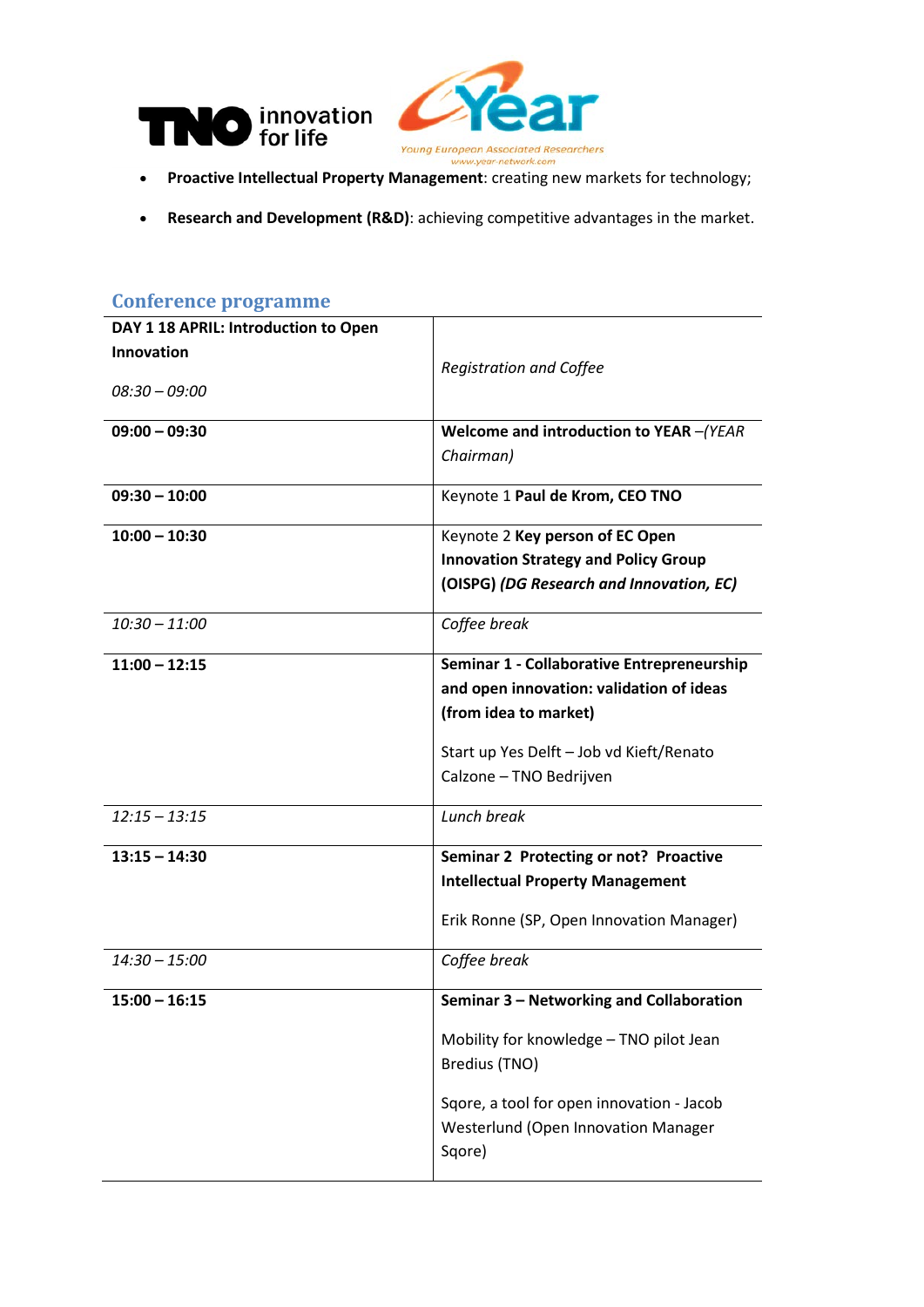



| $16:15 - 17:00$ | <b>Fishbowl conversation/World Café</b><br>discussion                   |
|-----------------|-------------------------------------------------------------------------|
|                 | Moderator: Michela Vignoli (AIT Austrian<br>Institute of Technology AT) |
| 19:00           | Welcome Reception by TNO and EARTO at                                   |
|                 | Mauritshuis, The Hague                                                  |

| DAY 2, 19 APRIL: PROJECT IDEAS  |                                                  |
|---------------------------------|--------------------------------------------------|
| <b>WORKSHOP AND YEAR AWARDS</b> |                                                  |
| $09:00 - 09:15$                 | Presentation of the Workshop-YEAR<br>Chairman    |
| $09:15 - 09:30$                 | Winning the YEAR award: an experience            |
|                                 | report - Helena Henno (VTT)                      |
| $09:30 - 10:30$                 | Short presentations of the project ideas         |
|                                 | submitted by participants (3 minutes per         |
|                                 | attendee in an elevator pitch)                   |
| $10:30 - 11:00$                 | Coffee break                                     |
| $11:00 - 11:30$                 | Pre-selection of 5 project ideas by              |
|                                 | attendees and formation of teams                 |
| $11:30 - 13:30$                 | Lunch in teams & workshop in teams               |
|                                 | with pre-selected project ideas                  |
| $13:30 - 14:30$                 | Short presentations of the achieved team<br>work |
| $14:30 - 15:15$                 | Coffee break and jury deliberation               |
| $15:15 - 15:45$                 | Announcement of the winner of the                |
|                                 | <b>YEAR Award 2015</b>                           |
| 16:00                           | Closing                                          |

### **Social weekend**

On 16-17 april, YEAR organises a social week-end before the Annual Conference for the participants willing to extend their network and get to know the other participants beforehand. From our